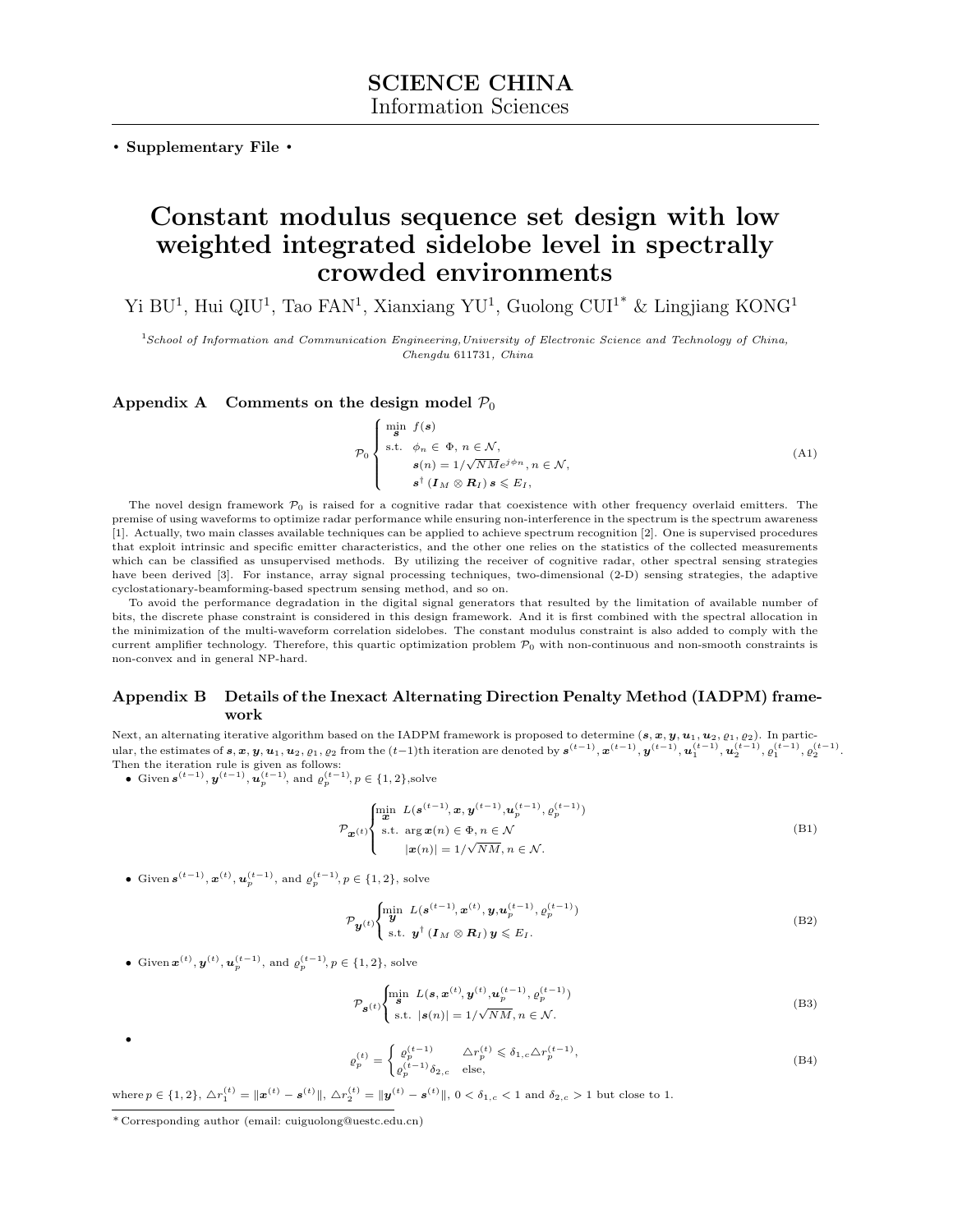$$
\boldsymbol{u}_p^{(t)} = \begin{cases} \tilde{\boldsymbol{u}}_p^{(t)} & u_{p\max}^{(t)} \le \nu, \\ \tilde{\boldsymbol{u}}_p^{(t)}/u_{p\max}^{(t)} & \text{else,} \end{cases}
$$
(B5)

where  $p \in [1,2]$ ,  $\tilde{\mathbf{u}}_1^{(t)} = \mathbf{u}_1^{(t-1)} + \varrho_1^{(t)}(\mathbf{x}^{(t)} - \mathbf{s}^{(t)}), \tilde{\mathbf{u}}_2^{(t)} = \mathbf{u}_2^{(t-1)} + \varrho_2^{(t)}(\mathbf{y}^{(t)} - \mathbf{s}^{(t)}), u_{p \max}^{(t)} = \max[|\tilde{\mathbf{u}}_p^{(t)}(1)|, \cdots, |\tilde{\mathbf{u}}_p^{(t)}(N)|]$  and  $\nu$  is a large enough positive number.

The above steps are repeated until stopping criterion is reached. Boyd et al. [\[4\]](#page-7-3) suggested an exit condition, given by

$$
\|\mathbf{x}^{(t)} - \mathbf{s}^{(t)}\| + \|\mathbf{y}^{(t)} - \mathbf{s}^{(t)}\| \leq \epsilon_{\text{pri}}^{(t)},\tag{B6}
$$

$$
\varrho_1^{(0)} \|\boldsymbol{x}^{(t-1)} - \boldsymbol{x}^{(t)}\| + \varrho_2^{(0)} \|\boldsymbol{y}^{(t-1)} - \boldsymbol{y}^{(t)}\| \leq \epsilon_{\text{dual}}^{(t)},
$$
\n(B7)

where  $\epsilon_{\rm pri}^{(t)} > 0$  and  $\epsilon_{\rm dual}^{(t)} > 0$  are feasibility tolerances of primal and dual residuals at the *t*th iteration, respectively. These tolerances can be chosen based on an absolute and a relative critera, such as

$$
\epsilon_{\text{pri}}^{(t)} = \sqrt{4NM} \epsilon_{\text{abs}} + \epsilon_{\text{rel}} \max\{2\| \mathbf{s}^{(t)} \|, \| \mathbf{x}^{(t)} \| + \| \mathbf{y}^{(t)} \| \},\tag{B8}
$$

$$
\epsilon_{\text{dual}}^{(t)} = \sqrt{2NM}\epsilon_{\text{abs}} + \epsilon_{\text{rel}}(\|\mathbf{u}_1^{(t)}\| + \|\mathbf{u}_2^{(t)}\|),\tag{B9}
$$

where  $\epsilon_{\rm abs} > 0$  is an absolute tolerance and  $\epsilon_{\rm rel} > 0$  is a relative tolerance.

#### Appendix C The procedure to tackle  $\mathcal{P}_{\bm{x}^{(t)}}$

The update procedure of x with the fixed  $s^{(t-1)}$ ,  $y^{(t-1)}$ ,  $u_p^{(t-1)}$  and  $\varrho_p^{(t-1)}$ ,  $p \in \{1,2\}$  is shown next.

Omitting the constant term irrelevant to x in the objective function  $L(s^{(t-1)}, s, y^{(t-1)}, u_p^{(t-1)}, \rho_p^{(t-1)})$ ,  $\mathcal{P}_{\bm{x}}(t)$  boils down to:

<span id="page-1-0"></span>
$$
\mathcal{P}_{\mathbf{x}}\left\{\begin{array}{ll}\min_{\mathbf{x}}&\Re\left\{-\mathbf{c}^{(t)^\dagger}\mathbf{x}\right\}\\\text{s.t. } \arg\mathbf{x}(n)\in\Phi, n\in\mathcal{N},\\|\mathbf{x}(n)|=1/\sqrt{NM}, n\in\mathcal{N},\end{array}\right.\tag{C1}
$$

where  $c^{(t)} = s^{(t-1)} - u_1^{(t-1)}/\rho_1^{(t-1)}$ .

•

It is worth noting that the objective function and the constraints in Problem [\(C1\)](#page-1-0) are separable with respect to each  $x(n)$ . Hence, it amounts to solving  $NM$  separate subproblems in parallel. When only focusing on the nth element of  $x$ , it can be recast as

<span id="page-1-1"></span>
$$
\max_{\theta_n \in \Phi} \cos(\theta_n - \varphi_n),\tag{C2}
$$

where  $\theta_n$  and  $\varphi_n$  denote the phases of  $\boldsymbol{x}(n)$  and  $\boldsymbol{c}^{(t)}(n)$ , respectively. Obviously, the closed-form solution of [\(C2\)](#page-1-1) is  $\theta_n^* = 2\pi/Lp$ , with

$$
p = \left\lfloor \frac{\varphi_n}{\frac{2\pi}{L}} \right\rfloor, \tag{C3}
$$

with  $\lfloor \cdot \rfloor$  denotes the floor operation. Therefore, the solution to  $\mathcal{P}_{\mathbf{x}(t)}$  can be efficiently obtained by

$$
\boldsymbol{x}^{(t)} = \left(1/\sqrt{NM}\right)e^{j\theta^{\star}},\tag{C4}
$$

where,  $\boldsymbol{\theta}^* = [\theta_1^*, \theta_2^*, \cdots, \theta_N^*]^T$ .

# Appendix D The procedure to tackle  $\mathcal{P}_{\bm{u}^{(t)}}$

Given  $\boldsymbol{x}^{(t)}, \boldsymbol{s}^{(t)}, \boldsymbol{u}_p^{(t-1)}, p \in \{1,2\},$  then the Problem  $\mathcal{P}_{\boldsymbol{y}(t)}$  with respect to  $\boldsymbol{y}$  can be rewritten as:

<span id="page-1-2"></span>
$$
\mathcal{P}_{\mathbf{y}}\left\{\begin{array}{l}\min_{\mathbf{y}}\left\|\mathbf{y}-\mathbf{v}^{(t)}\right\|^{2}\\\text{s.t. }\mathbf{y}^{\dagger}\left(\mathbf{I}_{M}\otimes\mathbf{R}_{I}\right)\mathbf{y}\leqslant E_{I},\end{array}\right. \tag{D1}
$$

where  $\mathbf{v}^{(t)} = \mathbf{s}^{(t-1)} - \mathbf{u}_2^{(t-1)}/\varrho_2^{(t-1)}$ . Problem [\(D1\)](#page-1-2) is a QCQP that can be solved via the ADMM algorithm [\[10\]](#page-7-4).

To efficiently update  $y$ , let the eigen-decomposition of  $(I_M \otimes R_I)$  be  $\left(U_I \Lambda U_I^{\dagger}\right)$  with  $\Lambda$  diagonal real and  $U_I$  consists of the eigenvectors. And the Problem [\(D1\)](#page-1-2) can be equivalently converted as

$$
\mathcal{P}_{\bar{\mathbf{y}}}\left\{\begin{array}{ll}\min_{\bar{\mathbf{y}}} & \left\|\bar{\mathbf{y}} - \bar{\mathbf{v}}^{(t)}\right\|^2\\ \text{s.t.} & \bar{\mathbf{y}}^{\dagger} \mathbf{A} \bar{\mathbf{y}} \leqslant E_I, \end{array}\right. \tag{D2}
$$

where  $\bar{\mathbf{y}} = \mathbf{U}_{I}^{\dagger} \mathbf{y}$  and  $\bar{\mathbf{v}}^{(t)} = \mathbf{U}_{I}^{\dagger} \mathbf{v}^{(t)}$ .

The corresponding Lagrangian can be expressed as

$$
L(\bar{\mathbf{y}}, \eta) = \left\| \bar{\mathbf{y}} - \bar{\mathbf{v}}^{(t)} \right\|^2 + \eta \left( \bar{\mathbf{y}}^\dagger \mathbf{\Lambda} \bar{\mathbf{y}} - E_I \right), \tag{D3}
$$

where  $\eta$  denotes the Lagrangian multiplier associated with the spectral constraint.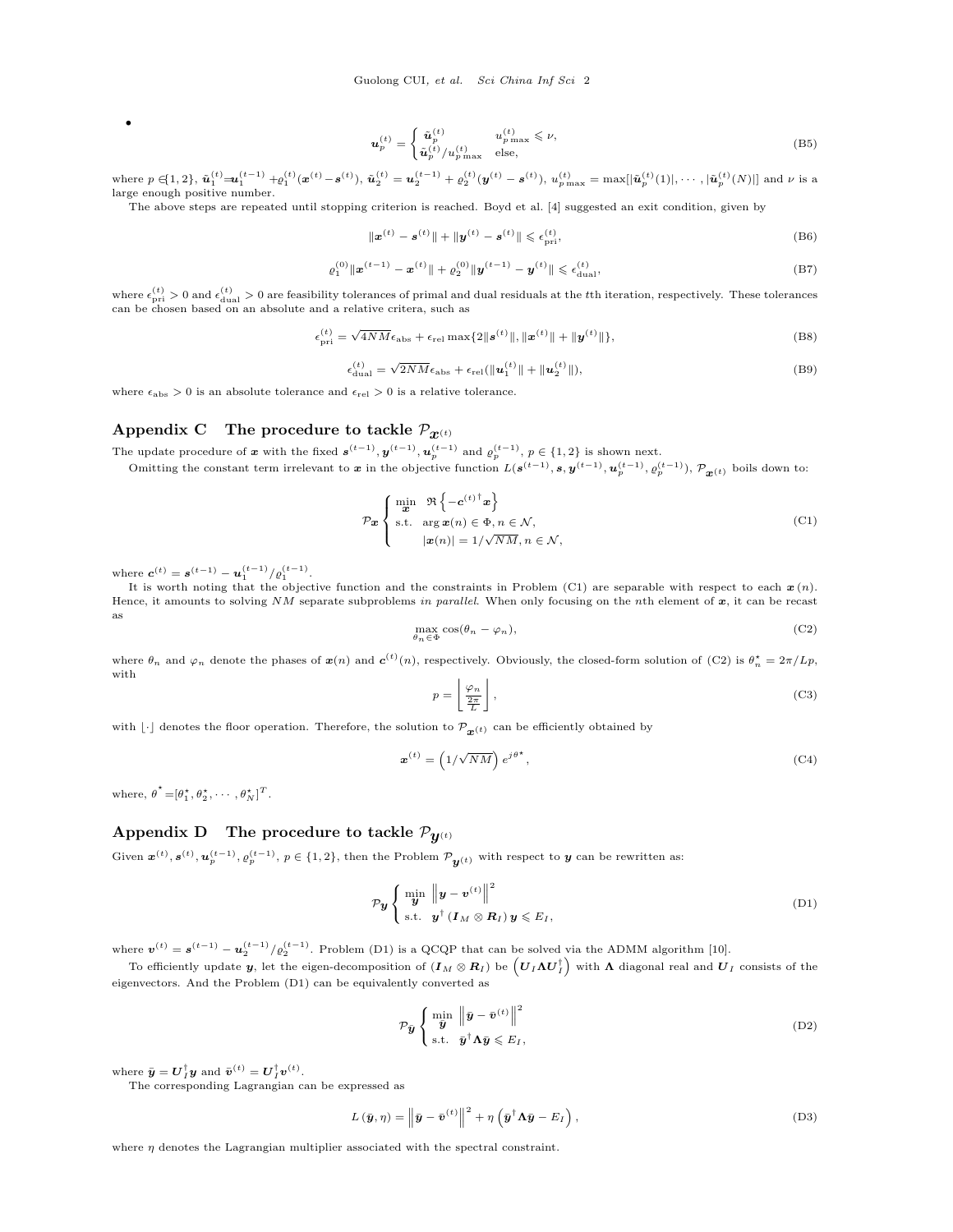According to the Karush-Kuhn-Tucker(KKT) condition, the optimal solution should satisfies

$$
\nabla L(\bar{\boldsymbol{y}}, \eta) = 2(\bar{\boldsymbol{y}} - \bar{\boldsymbol{v}}^{(t)}) + 2\eta \bar{\boldsymbol{y}}^{\dagger} \Lambda = \mathbf{0}.
$$
 (D4)

Therefore, it can be derived that  $\bar{y} = E^{-1}\bar{v}^{(t)}$ , where,  $E = (I_{NM} + \eta \Lambda)$ . Then, to get the solution of  $\eta$ , a nonlinear equation should be solved as

$$
\bar{\boldsymbol{v}}^{(t)\dagger} \boldsymbol{E}^{-1} \boldsymbol{\Lambda} \boldsymbol{E}^{-1} \bar{\boldsymbol{v}}^{(t)} = E_I,
$$
\n(D5)

which can be rewritten as

<span id="page-2-0"></span>
$$
\sum_{k=1}^{NM} \frac{\lambda_k}{(1+\eta\lambda_k)^2} |\bar{v}_k|^2 = E_I,
$$
\n(D6)

while  $\lambda_k$  and  $\bar{v}_k, k \in \mathcal{N}$  are the eigenvalues of the  $(\mathbf{I}_M \otimes \mathbf{R}_I)$  and the elements of  $\bar{\mathbf{v}}^{(t)}$ . Herein,  $\eta$  can be efficiently obtained by handling the Problem [\(D6\)](#page-2-0) via bisection or Newton's method.

To this end, plugging  $\eta$  back to get  $\bar{y}$ , the solution to Problem [\(D1\)](#page-1-2) can be simply given by  $y = U_I \bar{y}$ .

# Appendix E The procedure to tackle  $\mathcal{P}_{\mathbf{s}^{(t)}}$

Given  $\mathbf{x}^{(t)}, \mathbf{y}^{(t)}, \mathbf{u}_p^{(t-1)}, \varrho_p^{(t-1)}$ ,  $p \in \{1, 2\}$ , then Problem  $\mathcal{P}_{\mathbf{g}(t)}$  with respect to  $\mathbf{s}$  can be recast as

<span id="page-2-3"></span>
$$
\mathcal{P}_{\mathcal{S}}\left\{\begin{array}{ll}\min_{\mathcal{S}}&f(\mathcal{S})+1/2\|\mathcal{S}-\mathbf{q}^{(t)}\|^2\\ \text{s.t.} &|\mathcal{S}(n)|=1/\sqrt{NM}, n \in \mathcal{N}.\end{array}\right.
$$
\n(E1)

where  $\mathbf{q}^{(t)} = \mathbf{u}_1^{(t-1)} + \mathbf{u}_2^{(t-1)} + \varrho_1^{(t-1)} \mathbf{x}^{(t)} + \varrho_2^{(t-1)} \mathbf{y}^{(t)}$ .

The aperiodic cross-correlation of  $s_{m1}$  and  $s_{m2}$  at the kth lag is

$$
r_{m_1m_2}(k) = \mathbf{s}_{m_2}^{\dagger} \mathbf{J}_k \mathbf{s}_{m_1},\tag{E2}
$$

where  $k \in \{0, 1, \ldots N-1\}$ , and  $J_k \in \mathbb{R}^{N \times N}$  is a shift matrix<sup>1</sup>. Suppose  $\gamma_k$  and  $w_k$  are symmetry with respect to the origin, then the WISL can be rewritten as

$$
f(s) = f_0(s) + f_1(s) + f_2(s) - w_0 MN^2,
$$
 (E3)

where

$$
f_0(s) = 2 \sum_{m=1}^{M} \sum_{k=1}^{N-1} (\gamma_k - w_k) |s_m^{\dagger} J_k s_m|^2,
$$
 (E4)

$$
f_1(s) = 2 \sum_{m_1=1}^{M} \sum_{m_2=1}^{M} \sum_{k=1}^{N-1} w_k \left| \boldsymbol{s}_{m_1}^{\dagger} \boldsymbol{J}_k \boldsymbol{s}_{m_2} \right|^2, \tag{E5}
$$

$$
f_2(s) = \sum_{m_1=1}^{M} \sum_{m_2=1}^{M} w_0 \left| s_{m_1}^{\dagger} s_{m_2} \right|^2.
$$
 (E6)

<span id="page-2-2"></span>**Proposition 1.** As the first step toward the development of an effective procedure to handle  $\mathcal{P}_{s}$ , the  $f_0$  (s),  $f_1$  (s) and  $f_2$  (s) can be equivalently recast as

$$
f_0(s) = \text{vec}\left(s s^{\dagger}\right)^{\dagger} \text{Lvec}\left(s s^{\dagger}\right),\tag{E7}
$$

$$
f_1(\mathbf{s}) = \mathbf{s}^\dagger \mathbf{M}(\mathbf{S}) \mathbf{s},\tag{E8}
$$

$$
f_2(s) = \sum_{m_1=1}^{M} \sum_{m_2=1}^{M} \gamma_0 s_{m_1}^{\dagger} s_{m_2} s_{m_2}^{\dagger} s_{m_1} = w_0 s^{\dagger} (\mathbf{I}_M \otimes \mathbf{S} \mathbf{S}^{\dagger}) s, \tag{E9}
$$

where

$$
\mathbf{L} = 2\sum_{m=1}^{M} \sum_{k=1}^{N-1} (\gamma_k - w_k) \text{vec} \left( \mathbf{U}_m^T \mathbf{J}_k \mathbf{U}_m \right) \text{vec} \left( \mathbf{U}_m^T \mathbf{J}_k \mathbf{U}_m \right)^{\dagger}, \tag{E10}
$$

$$
M(S) = I_M \otimes (R_1(S) + R_2(S)). \tag{E11}
$$

 $\mathbf{U}_m \in \mathbb{R}^{N \times NM}$  is the block selection matrix defined as

M

$$
\boldsymbol{U}_{m} = \left[\mathbf{0}_{N\times(m-1)N}, \boldsymbol{I}_{N}, \mathbf{0}_{N\times(M-m)N}\right],\tag{E12}
$$

with  $m \in \mathcal{M}$ , and

$$
\boldsymbol{R}_{1} \left( \boldsymbol{S} \right) = \sum_{k=1}^{N-1} w_{k} \boldsymbol{J}_{k} \boldsymbol{S} \boldsymbol{S}^{\dagger} \boldsymbol{J}_{k}^{T}, \tag{E13}
$$

$$
\boldsymbol{R}_{2}\left(\boldsymbol{S}\right) = \sum_{k=1}^{N-1} w_{k} \boldsymbol{J}_{k}^{T} \boldsymbol{S} \boldsymbol{S}^{\dagger} \boldsymbol{J}_{k}.
$$
\n(E14)

<span id="page-2-1"></span>1)  $J_k(a, b) = 1$  if  $b - a = k$ , else  $J_k(a, b) = 0, a, b \in \{1, 2, \dots, N\}$ 

 $\blacksquare$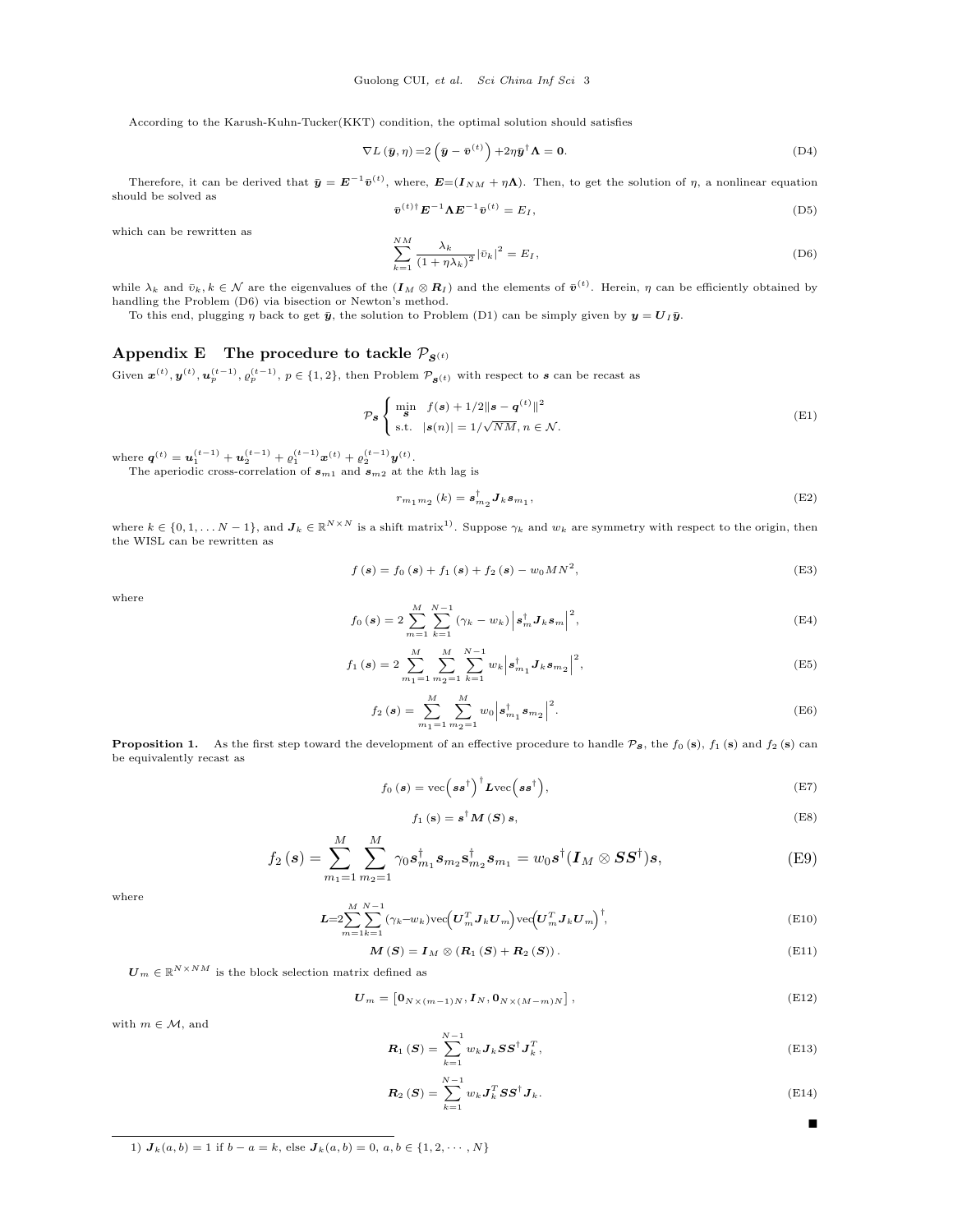*Proof.* By utilizing the block selection matrix  $U_m$ ,  $m \in \mathcal{M}$ ,  $f_0(s)$  can be derived as

$$
f_0(s) = 2 \sum_{m=1}^{M} \sum_{k=1}^{N-1} (\gamma_k - w_k) \left| s^{\dagger} U_m^T J_k U_m s \right|^2
$$
  
\n
$$
= 2 \sum_{m=1}^{M} \sum_{k=1}^{N-1} (\gamma_k - w_k) \left| \text{vec} \left( s s^{\dagger} \right)^{\dagger} \text{vec} \left( U_m^T J_k U_m \right) \right|^2
$$
  
\n
$$
= \text{vec} \left( s s^{\dagger} \right)^{\dagger} \text{Lvec} \left( s s^{\dagger} \right), \tag{E15}
$$

and when  $\gamma_k = w_k, k \in \{1 \cdots N-1\}$ ,  $f_0(s) = 0$ .<br>For an arbitrary matrix  $A \in \mathbb{C}^{N \times N}$  and  $S = [s_1, s_2, \cdots s_M] \in \mathbb{C}^{N \times M}$ , it satisfies

<span id="page-3-0"></span>
$$
\sum_{m=1}^{M} \boldsymbol{s}_{m}^{\dagger} \boldsymbol{A} \boldsymbol{s}_{m} = \boldsymbol{s}^{\dagger} \left( \boldsymbol{I}_{M} \otimes \boldsymbol{A} \right) \boldsymbol{s}.
$$
\n(E16)

According to [\(E16\)](#page-3-0) and  $\sum_{m=1}^{M} s_m s_m^{\dagger} = SS^{\dagger}$ ,  $f_2(s)$  can be derived as  $f_2(s) = w_0 s^{\dagger} (I_M \otimes SS^{\dagger}) s$ , and  $f_1(s)$  in [\(E8\)](#page-2-2) can be expressed as

$$
f_1(s) = s^{\dagger}(\mathbf{I}_M \otimes (\sum_{k=1}^{N-1} w_k \mathbf{J}_k \mathbf{S} \mathbf{S}^{\dagger} \mathbf{J}_k^T))s + s^{\dagger}(\mathbf{I}_M \otimes (\sum_{k=1}^{N-1} w_k \mathbf{J}_k^T \mathbf{S} \mathbf{S}^{\dagger} \mathbf{J}_k))s
$$
  
\n
$$
= s^{\dagger}(\mathbf{I}_M \otimes (\mathbf{R}_1(\mathbf{S}) + \mathbf{R}_2(\mathbf{S})))s
$$
  
\n
$$
= s^{\dagger} \mathbf{M}(\mathbf{S}) s.
$$
 (E17)

<span id="page-3-1"></span>To this end, the objective function  $f(s)$  can be expressed as

$$
f(\mathbf{s}) = f_0(\mathbf{s}) + f_1(\mathbf{s}) + f_2(\mathbf{s}) - w_0 MN^2
$$
  
=vec( $\mathbf{s}\mathbf{s}^{\dagger}$ )<sup>†</sup>  $\mathbf{L}vec(\mathbf{s}\mathbf{s}^{\dagger}) + \mathbf{s}^{\dagger} \mathbf{Q}(\mathbf{S}) \mathbf{s} - w_0 MN^2,$  (E18)

where

$$
Q(S) = M(S) + w_0 I_M \otimes S S^{\dagger}.
$$
 (E19)

 $\blacksquare$ 

 $\blacksquare$ 

Inspection on [\(E18\)](#page-3-1) exhibits it is a quartic optimization problem with constant modulus restriction. As ISQO algorithm [\[11\]](#page-7-5) enjoys a fast convergence speed, it is introduced to solve Problem [\(E1\)](#page-2-3) in this subsection.

In particular, the high polynomial Problem [\(E1\)](#page-2-3) can be solved by ISQO according to the following proposition.

Proposition 2. Problem [\(E1\)](#page-2-3) can be handled by sequentially solving the following approximation

<span id="page-3-2"></span>
$$
\mathcal{P}_{(i+1)}\begin{cases} \min_{\mathcal{S}} \ l\left(\mathcal{s}, \mathcal{s}_{(i)}\right) \\ \text{s.t.} \quad |\mathcal{s}(n)| = 1/\sqrt{NM}, n \in \mathcal{N}, \end{cases} \tag{E20}
$$

where  $s_{(i)}$  denotes the *i*th iteration solution of ISQO and

$$
l\left(\mathbf{s},\mathbf{s}_{(i)}\right) = f_0\left(\mathbf{s},\mathbf{s}_{(i)}\right) + f_1\left(\mathbf{s},\mathbf{s}_{(i)}\right) + f_2\left(\mathbf{s},\mathbf{s}_{(i)}\right) + \Re\left\{\frac{1}{2}\left(\mathbf{s}_{(i)} - \mathbf{q}^{(t)}\right)^{\dagger}\left(\mathbf{s} - \mathbf{q}^{(t)}\right)\right\} = \text{vec}\left(\mathbf{s}\mathbf{s}^{\dagger}\right)^{\dagger} \mathbf{L} \text{vec}\left(\mathbf{s}_{(i)}\mathbf{s}_{(i)}\right)^{\dagger} + \mathbf{s}^{\dagger} \mathbf{Q}(\mathbf{S}_{(i)})\mathbf{s} + \Re\left\{\frac{1}{2}\left(\mathbf{s}_{(i)} - \mathbf{q}^{(t)}\right)^{\dagger}\left(\mathbf{s} - \mathbf{q}^{(t)}\right)\right\}.
$$
\n(E21)

Some insights of the proposition are given next.

Remark 1. The iterative procedure based on ISQO is yielded to solve problem [\(E1\)](#page-2-3) more easily by fixing a part of the variable s in the quartic function, then the non-convex quartic objective function reduces to a quadratic convex one at each iteration. Herein, its convergence is proved and a good solution would be provided under some conditions (Please refer to Chapter 9 in [\[12\]](#page-7-6)).

#### Appendix E.1 The solution to Problem [\(E20\)](#page-3-2)

For a given  $s_{(i)}$ ,  $\mathcal{P}_{(i+1)}$  is a quadratic problem with respect to s. More specifically,  $f_0(s, s_{(i)})$  can be converted as

 $\mathcal{L}$ 

$$
f_0(s, s_{(i)})
$$
  
\n
$$
= 2 \sum_{m=1}^{M} \sum_{k=1}^{N-1} (\gamma_k - w_k) s^{\dagger} U_m^T J_k U_m s(s_i^{\dagger} U_m^T J_k^{\dagger} U_m s_{(i)})
$$
  
\n
$$
= 2 \sum_{m=1}^{M} \sum_{k=1}^{N-1} (\gamma_k - w_k) r_{mm}^{(i)} (-k) s^{\dagger} U_m^T J_k U_m s
$$
  
\n
$$
= s^{\dagger} G_{(i)} s,
$$
\n
$$
(E22)
$$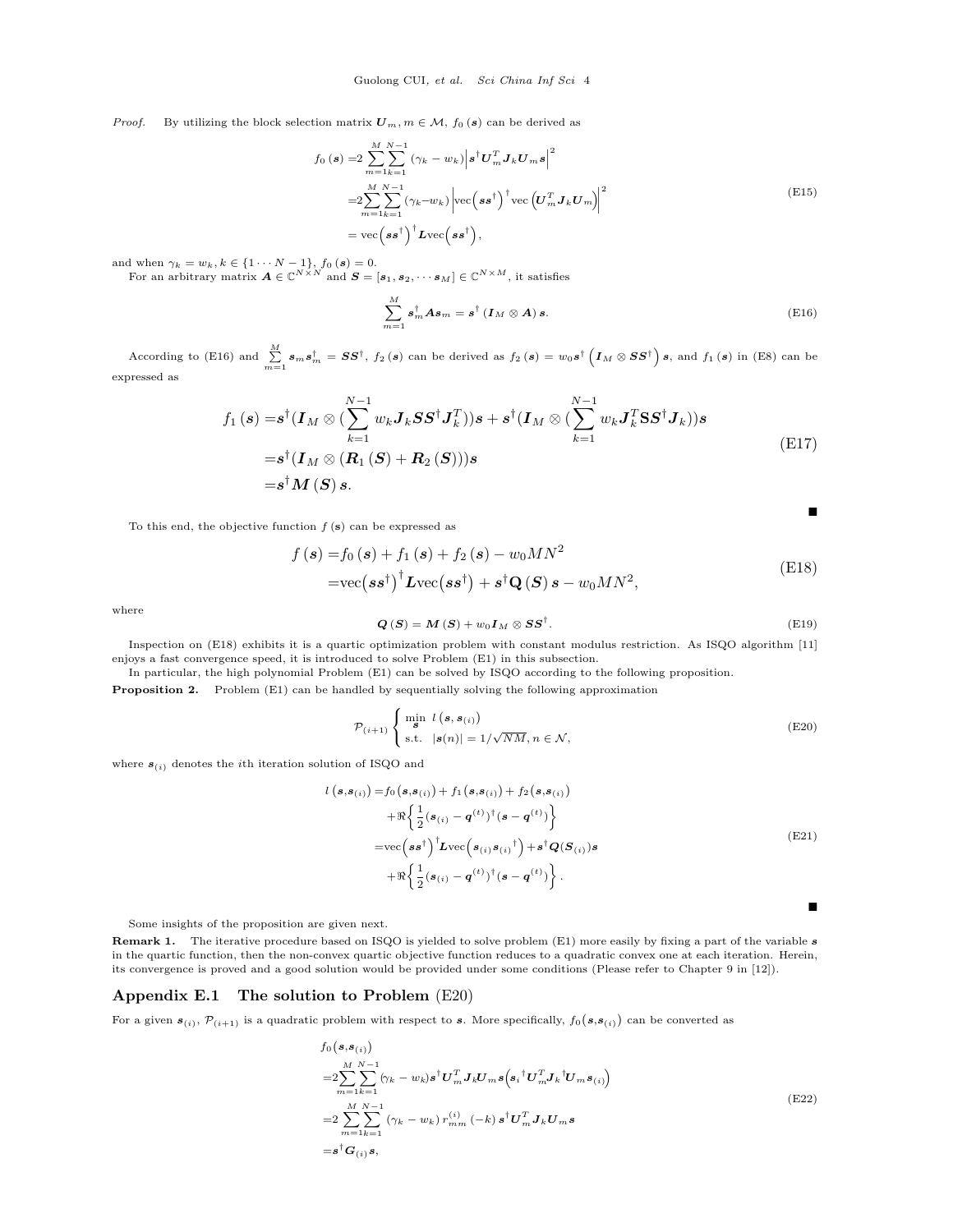where

$$
G_{(i)} = 2 \sum_{m=1}^{M} \sum_{k=1}^{N-1} (\gamma_k - w_k) r_{mm}^{(i)} (-k) U_m^T \mathbf{J}_k U_m.
$$
 (E23)

Then, Problem [\(E20\)](#page-3-2) can be equivalently expressed as

$$
\mathcal{P}_{\mathcal{S}_1} \begin{cases} \max_{\mathcal{S}} \ \lambda \mathcal{S}^{\dagger} \mathcal{S} - l\left(\mathcal{S}, \mathcal{S}_{(i)}\right) \\ \text{s.t.} \quad |\mathcal{S}(n)| = 1/\sqrt{NM}, n \in \mathcal{N}, \end{cases} \tag{E24}
$$

where  $\lambda \geqslant \lambda_{\max} (Q(S_{(i)})) + \lambda_{\max} (G_{(i)}).$ 

Since the objective function in Problem  $\mathcal{P}_{s_1}$  is convex, its first-order Taylor expansion is

$$
\lambda s^{\dagger}(i) s(i) - l(s(i), s(i)) \n+ \Re \left\{ \nabla^{\dagger} \left( \lambda s^{\dagger} s - l(s, s(i)) \right) | s = s_{(i)}(s - s(i)) \right\} \n= \lambda s^{\dagger}(i) s_{(i)} - l(s_{(i)}, s_{(i)}) \n+ 2 \Re \left\{ \left[ (\lambda I_{NM} - Q(S_{(i)}) - G_{(i)}) s_{(i)} \right]^{+} (s - s_{(i)}) \right\} \n+ \frac{1}{2} \Re \left\{ \left[ \left( s_{(i)} - q^{(t)} \right) \right]^{+} (s - s_{(i)}) \right\}.
$$
\n(E25)

Omitting the constant terms,  $\mathcal{P}_{(i+1)}$  can be solved by

$$
\mathcal{P}_{\mathcal{S}_{(i+1)}} \left\{ \max_{\mathcal{S}} \ \Re \left\{ \mathbf{z}_{(i)}^{\dagger} \mathbf{s} \right\} \atop \text{s.t.} \ \|\mathbf{s}(n)\| = 1/\sqrt{NM}, n \in \mathcal{N}, \right\}
$$
(E26)

where

$$
\boldsymbol{z}_{(i)} = (\lambda \boldsymbol{I}_{NM} - \boldsymbol{Q}(\boldsymbol{S}_{(i)}) - \boldsymbol{G}_{(i)}) \boldsymbol{s}_{(i)} - \frac{1}{4} \left( \boldsymbol{s}_{(i)} - \boldsymbol{q}^{(t)} \right). \tag{E27}
$$

Therefore, the closed-form solution of  $\mathcal{P}_{\mathcal{\boldsymbol{S}}_{\left(i+1\right)}}$  is derived as

$$
\boldsymbol{s}_{(i+1)} = \left(1/\sqrt{NM}\right) e^{j \arg\left(\boldsymbol{z}_{(i)}\right)}.
$$
\n(E28)

Observing the above equations, the computational cost to solve Problem  $\mathcal{P}_{(i+1)}$  is dominated by the computation of  $\mathbf{z}_{(i)}$ . Precisely, it refers to the compute of  $Q(S_{(i)})s_{(i)}$  and  $G_{(i)}s_{(i)}$ . Next, two special structures are explored to obtain an efficient implementation.

<span id="page-4-1"></span>The calculation of  $Q(S)$  involves the computation of  $R_1(S)$  and  $R_2(S)$ . To save the computational time, they can be simplified by using a fixed sparse matrix  $\boldsymbol{\Omega}$  as follows

$$
\mathbf{R}_{1}(\mathbf{S}) = \text{mat}\left\{\text{vec}\left(\sum_{k=1}^{N-1} w_{k} \mathbf{J}_{k} \mathbf{S} \mathbf{S}^{\dagger} \mathbf{J}_{k}^{T}\right)\right\}
$$
\n
$$
= \text{mat}\left\{\Omega \text{vec}\left(\mathbf{S} \mathbf{S}^{\dagger}\right)\right\},\tag{E29}
$$

$$
\mathbf{R}_{2}(\mathbf{S}) = \text{mat}\left\{\text{vec}\left(\sum_{k=1}^{N-1} w_{k} \mathbf{J}_{k}^{T} \mathbf{S} \mathbf{S}^{\dagger} \mathbf{J}_{k}\right)\right\}
$$
\n
$$
= \text{mat}\left\{\mathbf{\Omega}^{T} \text{vec}\left(\mathbf{S} \mathbf{S}^{\dagger}\right)\right\},\tag{E30}
$$

<span id="page-4-2"></span>where

<span id="page-4-0"></span>
$$
\Omega = \sum_{k=1}^{N-1} w_k (J_k \otimes J_k).
$$
 (E31)

**Proposition 3.** Fast Fourier transform(FFT) operations can be applied to the matrix vector multiplication  $G_{(i)}s_{(i)}$ . *Proof.* It is worth noting that  $G_{(i)}$  can be written as the block matrix

$$
\boldsymbol{G}_{(i)} = \begin{bmatrix} \boldsymbol{G}_{1(i)} & \boldsymbol{0}_{N \times N} & \cdots & \boldsymbol{0}_{N \times N} \\ \boldsymbol{0}_{N \times N} & \boldsymbol{G}_{2(i)} & \cdots & \boldsymbol{0}_{N \times N} \\ \vdots & \vdots & \ddots & \vdots \\ \boldsymbol{0}_{N \times N} & \boldsymbol{0}_{N \times N} & \cdots & \boldsymbol{G}_{M(i)} \end{bmatrix},
$$
\n(E32)

where each block is given by

$$
G_{m(i)} = 2\sum_{k=1}^{N-1} (\gamma_k - w_k) r_{mm}^{(i)} (-k) J_k, m \in \mathcal{M}.
$$
 (E33)

Obviously,  $G_{m(i)}$ ,  $m \in \mathcal{M}$  are Toeplitz matrices.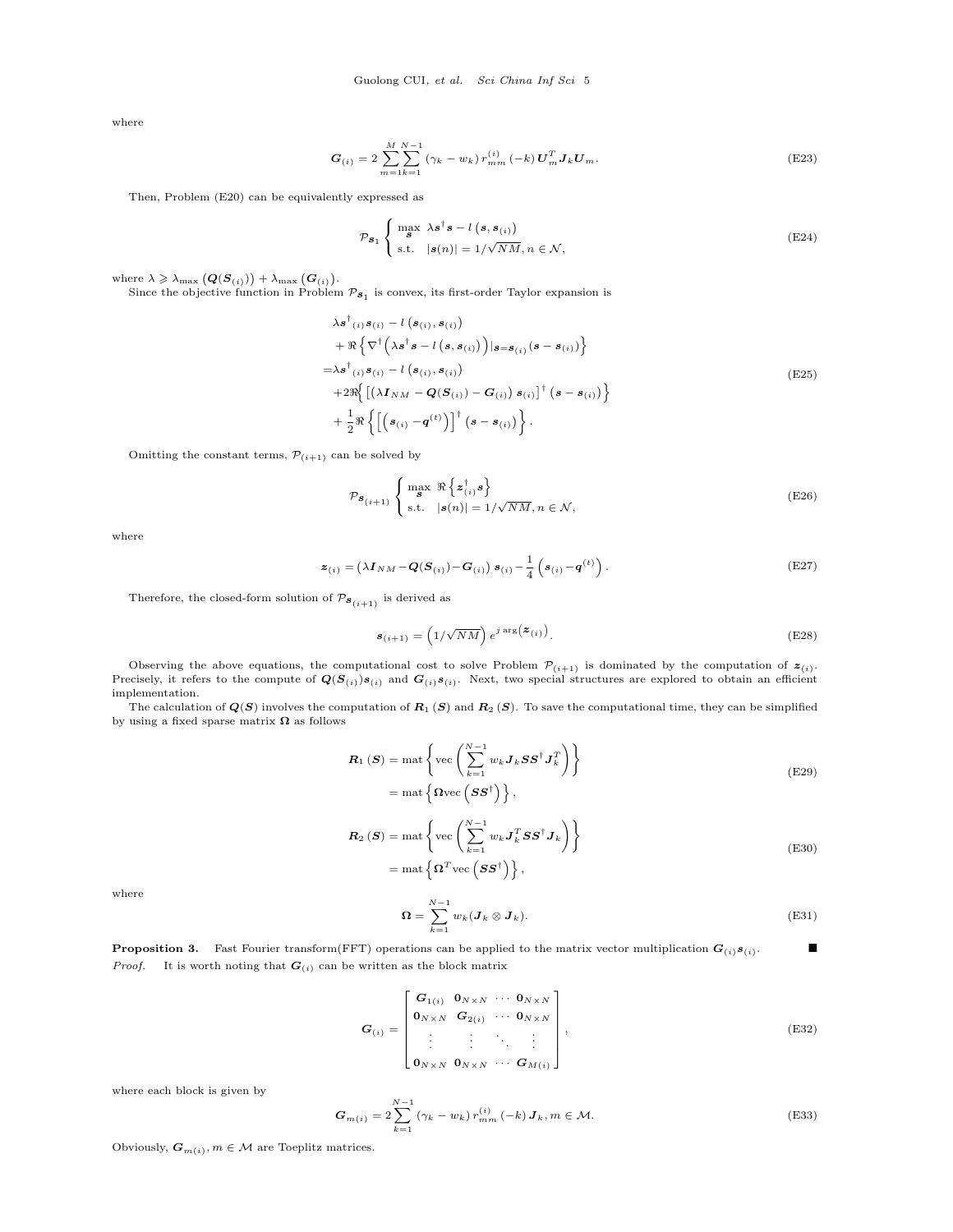**Lemma 1.** Let  $T$  be an  $N \times N$  Toeplitz matrix defined as

$$
\boldsymbol{T} = \begin{bmatrix} t_0 & t_1 & \cdots & t_{N-1} \\ t_{-1} & t_0 & \ddots & \vdots \\ \vdots & \ddots & \ddots & t_1 \\ t_{1-N} & \cdots & t_{-1} & t_0 \end{bmatrix},
$$
(E34)

and  $\mathbf{F} \in \mathbb{C}^{2N\times 2N}$  be a FFT matrix with  $F(m,n) = e^{-j\frac{2mn\pi}{2N}}, 0 \leqslant m, n \leqslant 2N$ . Then, T can be decomposed as  $\mathbf{T} =$  $\frac{1}{2N} H^{\dagger} \text{Diag} \left( \bm{F} \bm{c} \right) \bm{H}, \text{ where}$ 

$$
\boldsymbol{H} = \boldsymbol{F} \cdot \begin{bmatrix} \boldsymbol{I}_N \\ \boldsymbol{0}_N \end{bmatrix},\tag{E35}
$$

and  $\mathbf{c} = [t_0, t_{-1}, \cdots t_{1-N}, 0, t_{N-1}, \cdots t_1]^T$ .  $T$  . The contract of the contract of the contract of the contract of the contract of the contract of the contract of the contract of the contract of the contract of the contract of the contract of the contract of the con

According to Lemma 1,  $G_{m(i)}$  can be recast as

$$
G_{m(i)} = \frac{1}{2N} H^{\dagger} \text{Diag} \left( F g_{m(i)} \right) H, \tag{E36}
$$

where

$$
\mathbf{g}_{m(i)} = 2 \left[ \mathbf{0}_{1 \times (N+1)}, (\gamma_{N-1} - w_{N-1}) r_{mm}^{(i)} (1 - N), \cdots (\gamma_1 - w_1) r_{mm}^{(i)} (-1) \right]^T.
$$
\n(E37)

Therefore, the matrix vector multiplication  $G_{(i)}s_{(i)}$  can be performed as

<span id="page-5-1"></span>
$$
\boldsymbol{G}_{(i)}\boldsymbol{s}_{(i)} = \left[\left(\boldsymbol{G}_{1(i)}\boldsymbol{U}_{1}\boldsymbol{s}_{(i)}\right)^{T},\ldots,\left(\boldsymbol{G}_{m(i)}\boldsymbol{U}_{m}\boldsymbol{s}_{(i)}\right)^{T},\ldots,\left(\boldsymbol{G}_{M(i)}\boldsymbol{U}_{M}\boldsymbol{s}_{(i)}\right)^{T}\right]^{T}.
$$
\n(E38)

For computational efficiency, suppose  $\lambda = \lambda_1 + \lambda_2$ , where

$$
\lambda_1 \geqslant \lambda_{\max} \left( \mathbf{Q}(\mathbf{S}_{(i)}) \right), \tag{E39}
$$

$$
\lambda_2 \geqslant \lambda_{\max} \left( \mathbf{G}_{(i)} \right). \tag{E40}
$$

Hence, on the basis of [\[13\]](#page-7-7),  $\lambda_1$  can be set as a constant

<span id="page-5-0"></span>
$$
\lambda_1 = NM \sum_{k=-N+1}^{N-1} w_k.
$$
 (E41)

While,  $\lambda_2$  can be assigned to  $\|\mathbf{G}_{(i)}\|_{\infty} = \max_{m=1,\dots N} \sum_{n=1}^{N} |\mathbf{G}_{(i)}(m,n)|$  avoiding the eigenvalue decomposition of  $\mathbf{G}_{(i)}$  to find  $\lambda_{\max}\left(\boldsymbol{G}_{\left(i\right)}\right)$  .

Similarly,  $\|\bm G_{(i)}\|_\infty$  can be computed efficiently via FFT operations since it can equivalently expressed as

<span id="page-5-2"></span>
$$
\left\| \boldsymbol{G}_{(i)} \right\|_{\infty} = \max \left( \bar{\boldsymbol{G}}_{(i)} \boldsymbol{1}_{N \times 1} \right), \tag{E42}
$$

$$
s \t{b} \t{e} \t{1, and}
$$

$$
\bar{G}_{(i)}(a,b) = |G_{(i)}(a,b)|, a,b \in \{1,2,\cdots,N\}.
$$
 (E43)

# Appendix E.2 ISQO procedure for solving  $P_{S^{(t)}}$

The procedure of solving  $\mathcal{P}_{s(t)}$  is summarized in **Algorithm [E1](#page-6-0)**.

where  $\mathbf{1}_{N\times 1}$  is the vector with all element values

Since the objective function of  $\mathcal{P}_{(i+1)}$  is not optimized directly but is surrogated by its first-order Taylor expansion, the optimization process suffers from a slow convergence speed. To get a solution to Problem [\(E1\)](#page-2-3) with a fast convergence speed, the Squared Iterative Method (SQUAREM) [\[14\]](#page-7-8) which is originally proposed to accelerate any Expectation Maximization(EM) algorithms can be applied. It is an acceleration method via a two-point iteration strategy that no extra parameter is required, except possibly the computationally projection to the feasibility set, and it is guaranteed to converge.

### Appendix F Comments about the IADPM framework

Without theoretical convergence guarantee, the Alternating Direction Method of Multipliers (ADMM) requires a suitable choice of the penalty parameter and initialization to ensure convergence (see Chapter 9 in [\[4\]](#page-7-3)) for the non-convex optimization. Motivated by the method of multipliers [\[5–](#page-7-9)[9\]](#page-7-10), the IADPM framework is proposed to avoid the tuning of the penalty factor and initialization in ADMM. Unlike ADMM with fixed penalty factor  $\varrho_p$  and multiplier vector  $u_p$ , the IADPM framework updates  $u_p^{(t)}$  and  $\varrho_p^{(t)}$  based on the primal residual  $\Delta r_p^{(t)}$ ,  $p \in \{1,2\}$  at each iteration. More specifically, to find a feasible point with a higher possibility, a larger penalty factor  $\varrho_p^{(t)}$  would be utilized to make  $\Delta r_p^{(t)}$  approach zero if it does not decrease with the iteration number. Otherwise,  $\varrho_p^{(t)}$  remains unchanged. Thus the proposed IADPM provides a higher probability to guarantee the convergence starting from a small value  $\varrho_p^{(0)}$ , which makes it possible for providing a better objective value than ADMM.

However, some limitations of the IADPM framework are still existed. Starting from small valus  $\varrho_p^{(0)}$ , the proposed IADPM framework needs more iterations to find the feasible penalty parameters  $\varrho_p$  and multiplier vectors  $u_p$  with  $p \in \{1, 2\}$ . Therefore, the presented IADPM framework is more suitable for high computing performance platform but has limited value to some applications that requires high real-time performance. Meanwhile, for the case of unbounded penalty parameters, the convergence of the IADPM cannot be proved theoretically.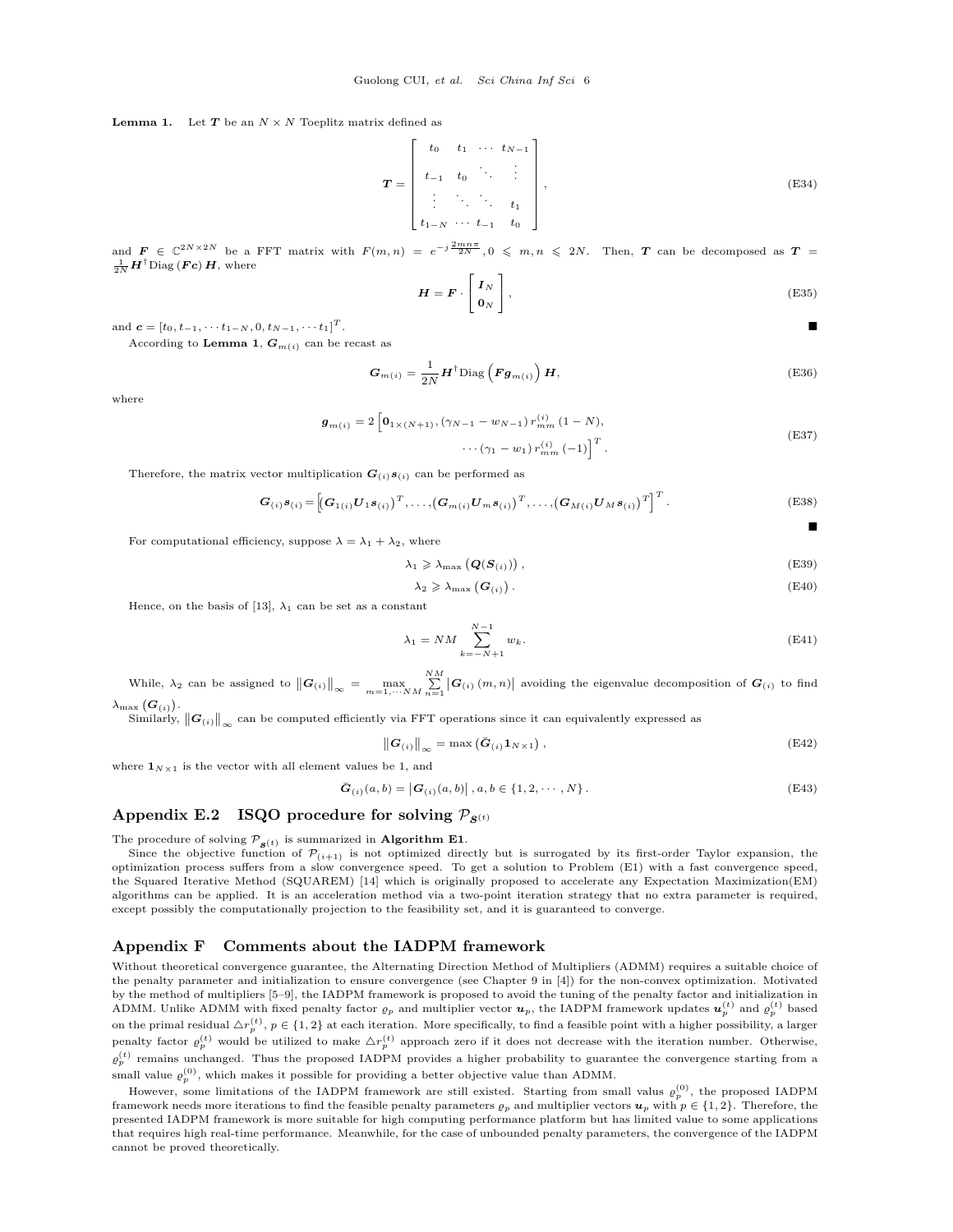<span id="page-6-0"></span>Algorithm E1 : ISQO algorithm for solving  $\mathcal{P}_{\mathbf{s}(t)}$ .

 ${\bf Require:} \ \ N,\ M,\ w_k,\ \gamma_k,\ \pmb{x}^{(t)},\ \pmb{y}^{(t)},\ \varrho^{(t-1)}_{p},\ \pmb{u}^{(t-1)}_{p},\ \pmb{s}^{(t-1)};$ **Ensure:** An optimal solution  $s^{(t)}$ ;  $i = 0$ , initialize  $s_{(0)} = s^{(t-1)}$ ; Get  $\Omega$  via [\(E31\)](#page-4-0); Compute  $\lambda_1$  according to [\(E41\)](#page-5-0); repeat  $\overline{\mathrm{Get}}~ \boldsymbol{Q}(\boldsymbol{S}_{(i)}) \!=\! \boldsymbol{I}_M \!\otimes\! (\boldsymbol{R}_1(\!\boldsymbol{S}_{(i)}) \!\!+\!\! \boldsymbol{R}_2(\!\boldsymbol{S}_{(i)}) \!\!+\!\! w_0 \boldsymbol{S}_{(i)} \boldsymbol{S}_{(i)}^\dagger$  $\binom{1}{i}$  through [\(E29\)](#page-4-1) and [\(E30\)](#page-4-2); Compute  $G_{(i)}s_{(i)}$  according to [\(E38\)](#page-5-1); Get  $\lambda_2$  based on [\(E42\)](#page-5-2), and set  $\lambda = \lambda_1 + \lambda_2$ ; Compute  $\boldsymbol{q}^{(t)} = \boldsymbol{u}_1^{(t-1)} + \boldsymbol{u}_2^{(t-1)} + \varrho_1^{(t-1)} \boldsymbol{x}^{(t)} + \varrho_2^{(t-1)} \boldsymbol{y}^{(t)};$  $\bm{z}_{(i)} = (\lambda \bm{I}_{NM} - \bm{Q}(\bm{S}_{(i)})) \bm{s}_{(i)} - \bm{G}_{(i)} \bm{s}_{(i)} - \frac{1}{4} (\bm{s}_{(i)} - \bm{q}^{(t)});$  $\boldsymbol{s}_{(i+1)} = (1/\sqrt{NM}) e^{j\arg(\boldsymbol{\mathcal{Z}}_{(i)})};$  $i \leftarrow i + 1$ until convergence

# Appendix G Convergence Analysis

The proposed IADPM is guaranteed to converge for arbitrary initializations  $s^{(0)}$ ,  $u_p^{(0)}$  provided that  $\varrho_p^{(0)} > 0$  and  $\varrho_p$  are bounded,  $p \in \{1, 2\}, 0 < \delta_{1,c} < 1, \delta_{2,c} > 1$  and a large enough number  $\nu$ . Next, we will prove the convergence of the IADPM framework.

As can be seen from the definition of  $\varrho_p^{(t)}$ ,  $\{\varrho_p^{(t)}\}_{t=0}^{\infty}$  is non-decreasing sequences. Therefore, the two cases are  $\varrho_p^{(t)}$  are bounded and  $\varrho_p^{(t)}$  grow to infinity with iteration number t.

When the penalty parameters  $\varrho_p^{(t)}$  are bounded, there exists  $t \geqslant \tilde{t}$  such that  $\varrho_p^{(t)}$  are constants, where  $\tilde{t}$  is a sufficiently large number. In particular,

<span id="page-6-3"></span>
$$
\varrho_p^{(t)} = \varrho_p^{(t-1)} = \varrho_p^{(*)} \neq \infty, \text{for } t \geq \tilde{t}.\tag{G1}
$$

<span id="page-6-1"></span>From the definition of  $\varrho_p^{(t)}$ , it is required to satisfy  $\Delta r^{(t)} \leq \delta_{1,c} \Delta r^{(t-1)}$  when  $t \geq \tilde{t}$ . Hence, it can be derived that

$$
\Delta r_p^{(t)} \leq \delta_{1,c} \Delta r_p^{(t-1)} \leq \cdots \leq \delta_{1,c}^{t-1} \Delta r_p^{(1)}, \text{for } t \geq \tilde{t}.\tag{G2}
$$

Since  $\delta_{1,c} < 1$ , then

<span id="page-6-2"></span>
$$
\lim_{t \to \infty} \delta_{1,c}^{t-1} = 0. \tag{G3}
$$

As x, y and s are constant modulus sequences,  $\Delta r_1^{(1)} = \|\mathbf{x}^{(1)} - \mathbf{s}^{(1)}\| < \infty$ , and  $\Delta r_2^{(1)} = \|\mathbf{y}^{(1)} - \mathbf{s}^{(1)}\| < \infty$ . Hence, combining [\(G2\)](#page-6-1) and [\(G3\)](#page-6-2), it can be obtained that

$$
\lim_{t \to \infty} \Delta r_p^{(t)} = 0. \tag{G4}
$$

<span id="page-6-4"></span>It follows that

$$
\lim_{t \to \infty} \left\| \boldsymbol{x}^{(t)} - \boldsymbol{s}^{(t)} \right\| = 0
$$
\n
$$
\lim_{t \to \infty} \left( \boldsymbol{x}^{(t)} - \boldsymbol{s}^{(t)} \right) = \mathbf{0}_{N \times 1},
$$
\n(G5)

<span id="page-6-5"></span>and

$$
\lim_{t \to \infty} \left\| \boldsymbol{y}^{(t)} - \boldsymbol{s}^{(t)} \right\| = 0
$$
\n
$$
\lim_{t \to \infty} \left( \boldsymbol{y}^{(t)} - \boldsymbol{s}^{(t)} \right) = \mathbf{0}_{N \times 1}.
$$
\n(G6)

<span id="page-6-6"></span>According to the definition of  $\mathbf{u}_p^{(t)}$ , if  $u_{p\max}^{(t)} \leq \nu$ ,  $\mathbf{u}_1^{(t)} - \mathbf{u}_1^{(t-1)} = \varrho_1^{(t)}(\mathbf{x}^{(t)} - \mathbf{s}^{(t)})$  and  $\mathbf{u}_2^{(t)} - \mathbf{u}_2^{(t-1)} = \varrho_2^{(t)}(\mathbf{y}^{(t)} - \mathbf{s}^{(t)})$ . Based on [\(G1\)](#page-6-3), [\(G5\)](#page-6-4) and [\(G6\)](#page-6-5), it can be obtained that

$$
\lim_{t \to \infty} (\mathbf{u}_1^{(t-1)} - \mathbf{u}_1^{(t)}) = \lim_{t \to \infty} \varrho_1^{(t)} (\mathbf{x}^{(t)} - \mathbf{s}^{(t)}) = \varrho_1^{(*)} \times \mathbf{0}_{N \times 1} = \mathbf{0}_{N \times 1}.
$$
 (G7)

$$
\lim_{t \to \infty} (\mathbf{u}_2^{(t-1)} - \mathbf{u}_2^{(t)}) = \lim_{t \to \infty} \varrho_1^{(t)} (\mathbf{y}^{(t)} - \mathbf{s}^{(t)}) = \varrho_2^{(*)} \times \mathbf{0}_{N \times 1} = \mathbf{0}_{N \times 1}.
$$
 (G8)

<span id="page-6-7"></span>Besides, according to [\(G7\)](#page-6-6) and [\(G8\)](#page-6-7), it is shown that there exists  $t \geqslant \overline{t} \geqslant \overline{t}$  and two very small positive constant  $\epsilon_1$  and  $\epsilon_2$ such that  $\varrho_1^{(*)}|\mathbf{x}^{(t)}(n) - \mathbf{s}^{(t)}(n)| < \epsilon_1$ ,  $\varrho_2^{(*)}|\mathbf{y}^{(t)}(n) - \mathbf{s}^{(t)}(n)| < \epsilon_2$ ,  $n \in \mathcal{N}$ , where  $\bar{t}$  is a sufficiently large number. Hence, when  $u_1^{(t)} = [u_1^{(t-1)} + \varrho_1^{(*)}(x^{(t)} - s^{(t)})]/u_{\text{max}}^{(t)}$ , it can be derived that

$$
|\boldsymbol{u}_{1}^{(t+1)}(n)| = |\boldsymbol{u}_{1}^{(t)}(n) + \varrho_{1}^{(*)}(\boldsymbol{x}^{(t+1)}(n) - \boldsymbol{s}^{(t+1)}(n))|
$$
  
\$\leq 1 + \varrho\_{1}^{(\*)}\epsilon\_{1} < \nu, n \in \mathcal{N}, \quad (G9)\$